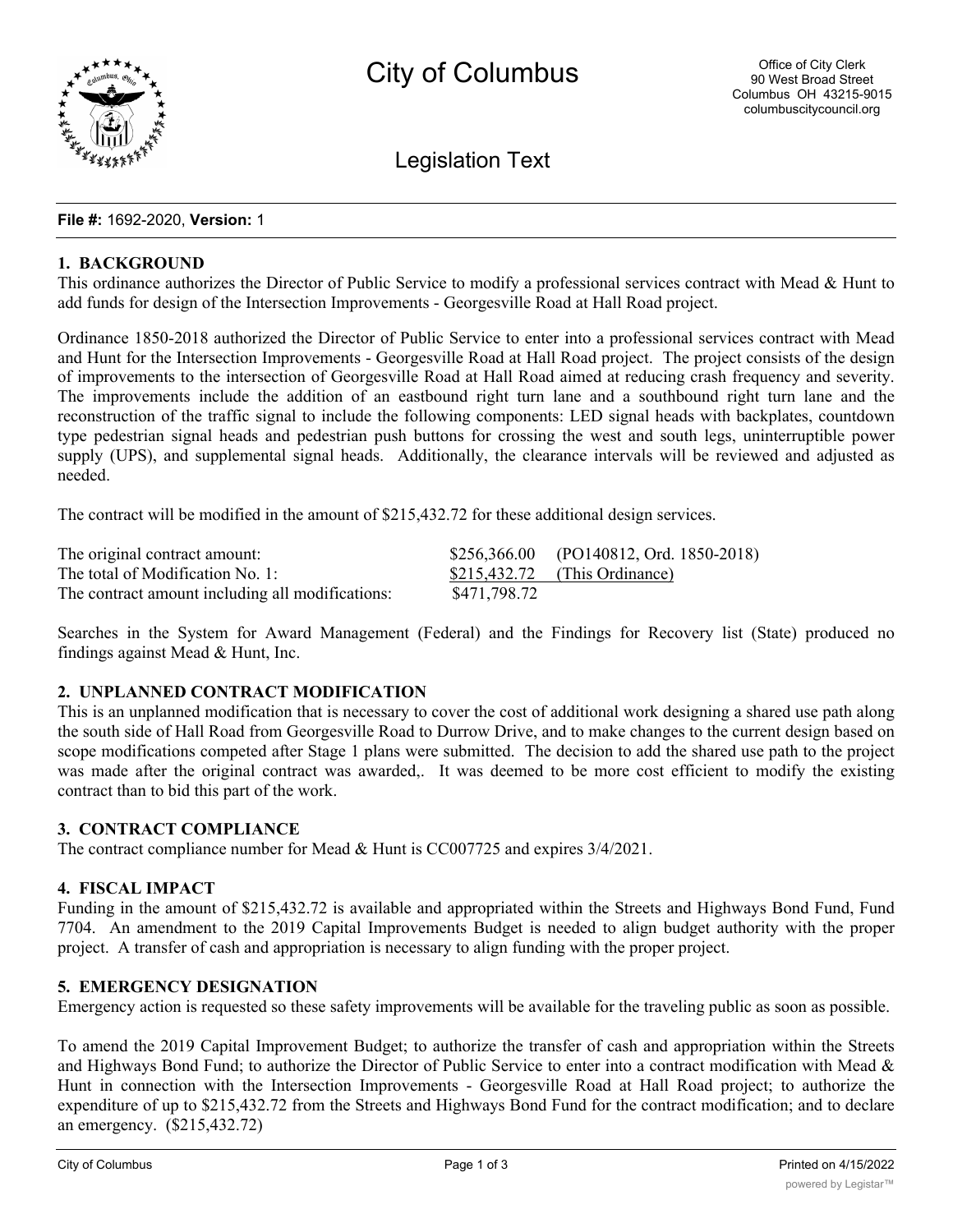**WHEREAS,** contract number PO140812 with Mead & Hunt in the amount of \$256,366.00 was authorized by Ordinance 1850-2018; and

**WHEREAS,** it has become necessary to modify the contract in an amount up to \$215,432.72 to provide additional funds for the construction of a shared use path and other requested design changes; and

**WHEREAS,** it is necessary to amend the 2019 Capital Improvement Budget to align budget authority with the proper project; and

**WHEREAS,** a transfer of cash and appropriation within the Streets and Highways Bond Fund, Fund 7704, is needed to align cash with the proper project; and

**WHEREAS,** funds must be expended to pay for work performed under the contract modification; and

**WHEREAS,** an emergency exists in the usual daily operation of the Department of Public Service in that it is immediately necessary to enter into a contract modification with Mead & Hunt so these improvements will be available for the safety of the traveling public as soon as possible, thereby preserving the public health, peace, safety, and welfare; **now, therefore**

## **BE IT ORDAINED BY THE COUNCIL OF THE CITY OF COLUMBUS:**

**SECTION 1.** That the 2019 Capital Improvements Budget authorized by Ordinance 1326-2019 be amended to establish sufficient authority for this project:

### **Fund / Project / Project Name / C.I.B. / Change / C.I.B. as Amended**

7704 / P530086-100029 / Intersection Improvements - Main Street at McNaughten Rd (Voted Carryover) / \$1,355,407.00 / (\$35,670.00) / \$0.00

7704 / P530103-100054 / Arterial Street Rehabilitation - Hamilton Rd - 161 to Morse Rd - Phase A (Voted Carryover) / \$1,847,443.00 / (\$167,763.00) / \$1,679,680.00

7704 / P530086-100041 / Intersection Improvements - Georgesville Road at Hall Road (Voted Carryover) / \$12,000.00 / \$203,433.00 / \$215,433.00

**SECTION 2.** That the transfer of \$167,762.72, or so much thereof as may be needed, is hereby authorized within Fund 7704 (Streets and Highways Bond Fund), from Dept-Div 5912 (Design and Construction), Project P530103-100054 (Arterial Street Rehabilitation - Hamilton Rd - 161 to Morse Rd), Object Class 06 (Capital Outlay) to Dept-Div 5912 (Design and Construction), Project P530086-100041 (Intersection Improvements - Georgesville Road at Hall Road), Object Class 06 (Capital Outlay) per the accounting codes in the attachment to this ordinance

**SECTION 3.** That the Director of Public Service be, and hereby is, authorized to enter into a contract modification with Mead & Hunt, Inc., 4700 Lake Hurst Court, Suite 110, Dublin, Ohio, 43016, for the Intersection Improvements - Georgesville Road at Hall Road project in the amount of \$215,432.72, or so much thereof as may be needed, in accordance with the plans and specifications on file in the Department of Public Service, which are hereby approved.

**SECTION 4.** That the expenditure of \$215,432.72, or so much thereof as may be needed, is hereby authorized in Fund 7704 (Streets and Highways Bond Fund), Dept-Div 5912 (Design and Construction), Project P530086-100041 (Intersection Improvements - Georgesville Road at Hall Road), in Object Class 06 (Capital Outlay) per the accounting codes in the attachment to this ordinance.

**SECTION 5.** Funds are hereby deemed appropriated and expenditures and transfers authorized to carry out the purposes of this ordinance and the City Auditor shall establish such accounting codes as necessary.